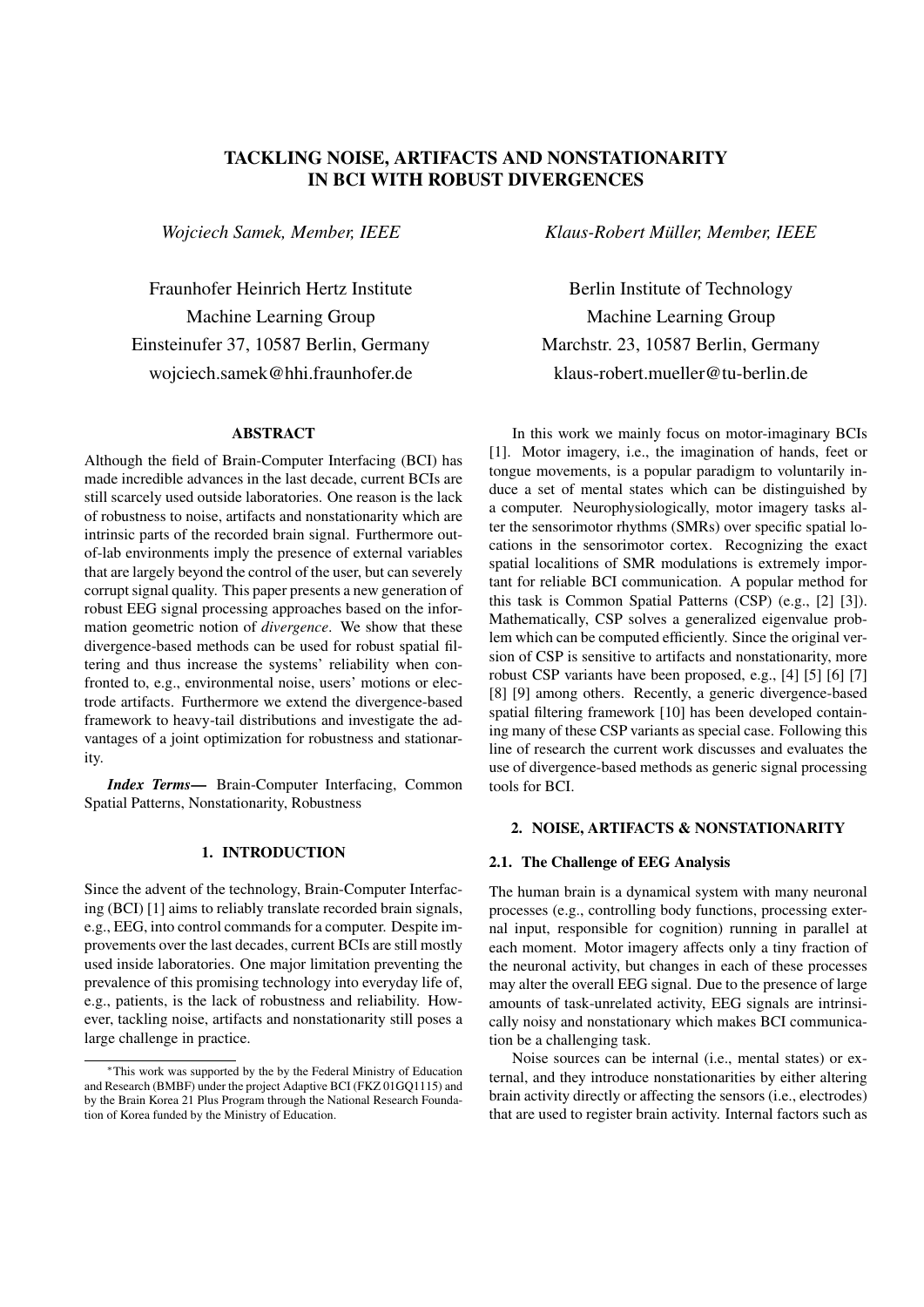fatigue, changes in attention, task involvement or the strategy to perform motor imagery are reflected in the recorded signal and may largely affect the features used for classification. In addition, external factors such as changes in impedance (e.g., electrode gel dries out), sensory input, experimental conditions etc. may also contribute to a large part to the observed nonstationarity. In out-of-lab environments the number of external sources distracting the subject are much larger, e.g., the user is constantly faced with stimuli that are not relevant to the task he is involved in, such as radio or TV, traffic noise, and background conversations. Even though not task-relevant, the sensory input is processed by the brain and it may affect mental states, e.g., by distracting attention from the task at hand. Note that changes can have various time scales.

Artifacts due to small-scale (e.g., eye blinks) and largescale movements (e.g., talking, walking, moving a wheelchair) are also common in natural environments. However, not only do muscles themselves produce electromagnetic fields that project into EEG sensors, the movement preparation itself induces changes in brain activity and bulk movements may involve mechanical artifacts (e.g., movement of the electrodes). Home environments usually contain a large number of electronic devices such as kitchen appliances, TV, and computer, each producing their own electromagnetic field. This may pose an additional challenge to machine learning.

#### 2.2. Impact on Performance

BCI performance usually suffers when the recorded EEG signal is very noisy, affected by artifacts or highly nonstationary. Figure 1 depicts the impact on performance. The left panel shows gray lines representing the amplitude envelope of single motor imagery trials. One can see that the decrease in power (i.e., ERD effect) can be hardly detected in single trials due to the large amount of noise. By averaging (but also by spatial filtering) one significantly increases the signal-tonoise ratio, so that the power decrease becomes evident (black solid line).

The middle panel shows the adverse effect of artifacts on BCI training. Here the spatial filter computation is affected by an artifact. Since the standard method for computing spatial filters, CSP, maximizes the variance ratio between two motor imagery classes in a naive data-driven manner, it is vulnerable to artifacts and overfitting if high power artifacts (e.g., loose electrodes, eye blinks) affect both classes in a slightly different manner. Sometimes single artifactual trials may even lead to degenerated CSP patterns as shown in the figure. Possible remedies are data cleaning or the use of robust algorithms.

The right panel depicts feature nonstationarity, i.e., a time dependency of the feature distribution [4]. As mentioned above EEG signals are intrinsically nonstationary because different processes are active in the brain at different times and the sensory input also changes constantly. This nonstationarity may adversely affect performance as most standard



Fig. 1: Left: Gray lines represent amplitude envelopes of single trials; the black solid line depicts the average envelope. Middle: An artifact in electrode FC5 leads to a degenerated CSP pattern and poor classification performance. Right: The nonstationary nature of EEG may lead to a feature distribution which changes with time. Classifiers which assume stationarity will perform poorly in this case.

classifiers, e.g., Linear Discriminant Analysis (LDA), assume that data are sampled from a stationary distribution. Possible remedies are the use of (unsupervised) adaptation techniques or extraction of stationary features.

In practice, the presence of artifacts does not necessarily lead to poor performance. On the contrary, sometimes artifacts such as tiny eye or muscle movements are unconsciously used as basis for controlling a BCI. This is in general undesirable because the aim of a BCI is to rely only on brain activity for control. If a BCI system is controlled by muscle artifacts, it may be of no use in patients who, e.g., are not able to move.

We propose to tackle noise, artifacts and nonstationarity by using a divergence-based spatial filtering approach with a robust divergence and a regularization term which penalizes time dependency of the feature distribution.

#### 3. DIVERGENCE-BASED SPATIAL FILTERING

### 3.1. Common Spatial Patterns

Spatial filtering is a common way to enhance the signal-tonoise ratio in motor imagery BCIs. A well-suited method for computing spatial filters is Common Spatial Patterns (CSP) [2] [3]. The CSP filters maximize the variance ratio between two motor imagery conditions, thus focus on the synchronization and desynchronization effects (ERS/ERD) induced by motor imagery. Mathematically, spatial filters  $w_i$  are computed by solving a generalized eigenvalue problem

$$
\Sigma_1 w_i = \lambda_1 \Sigma_2 w_i
$$

where  $\Sigma_1$  and  $\Sigma_2 \in \mathbb{R}^{DxD}$  are the average covariance matrices of motor imagery class 1 and 2. The obtained spatial filters  $W = [w_1, w_2, ..., w_D]$  are sorted according to their contributing discriminative qualities [10].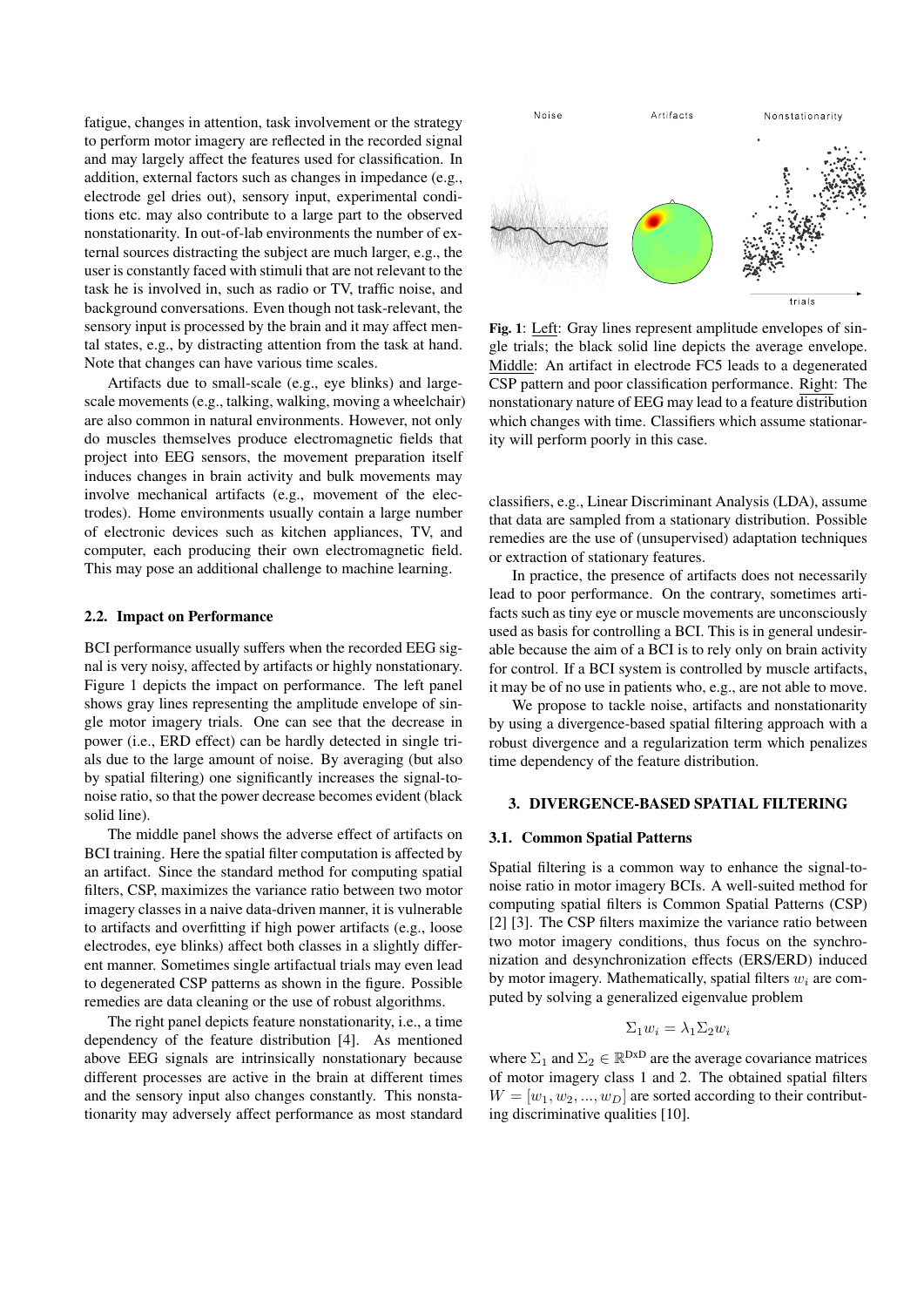### 3.2. Spatial Filtering Framework

Recently, the authors of [10, 11] showed that spatial filter computation can be cast into a divergence framework. This formulation has the advantage that it embeds the CSP algorithm into a mathematical framework which allows to propose novel CSP variants by applying the "divergence trick" [10], i.e., by keeping the mathematical formulation of the problem but using other divergences with different properties.

In the divergence framework, robustness can be achieved by decomposing the divergence between the average class distributions into the sum of trialwise divergences and limiting the influence of single (potentially outlier) terms. This changes the objective function to

$$
\mathcal{L}_{rob}(V) = \frac{1}{2n} \sum_{i=1}^{n} \sum_{j=1}^{n} \tilde{D}_{\beta} \left( \mathcal{N} \left( 0, V^{\top} \Sigma_{1}^{i} V \right) || \mathcal{N} \left( 0, V^{\top} \Sigma_{2}^{j} V \right) \right)
$$

where  $\tilde{D}_{\beta}(p \mid q) = D_{\beta}(p \mid q) + D_{\beta}(q \mid p)$  stands for the symmetric Beta divergence,  $\mathcal{N}(0, \Sigma)$  denotes the Gaussian distribution with mean 0 and covariance  $\Sigma$ , *n* represents the number of trials per motor imagery condition and  $\Sigma_c^i$  stands for the estimated covariance matrix of condition  $c$  and trial  $i$ . Note that the divergence formula used in [10, 11] only compares the ith trial of one class with the ith trial of the other class. We refer to the above objective function as i vs. j and to the objective function used in [10, 11] as i vs. i.

In order to tackle the nonstationarity problem, a regularization term can be included into the divergence framework. One way to measure nonstationarity is by using the average divergence between the data distribution of individual trials and the overall data distribution of a class. Since we aim to minimize nonstationarity we need to subtract this regularization term from the objective function, i.e.,

$$
\mathcal{L}_{\text{robstat}}(V) = (1 - \lambda)\mathcal{L}_{\text{rob}}(V) - \lambda \frac{1}{2n} \sum_{c=1}^{n} \sum_{i=1}^{n} D_{\beta} \left( \mathcal{N} \left( 0, V^{\top} \Sigma_{c}^{i} V \right) \ \parallel \ \mathcal{N} \left( 0, V^{\top} \Sigma_{c} V \right) \right)
$$

For  $\lambda > 0$  the solution is regularized towards stationarity. Note that although the authors of [10] used the same regularization term, they did not jointly tackle the robustness and nonstationarity problem.

#### 3.3. Heavy-Tail Model

An alternative to using Beta divergence for robust spatial filter computation is the usage of heavy-tailed probability models. For instance, the authors of [12] proposed a robust variant of the CSP algorithm based on a Student's t-distribution model. In this paper we investigate the use of Student's t-distribution as an alternative to the Gaussian model in the divergence framework. The natural equivalent to KL divergence for this

class of distributions is the so called t-divergence [13] defined as

$$
D_t(p \mid \tilde{p}) = \int q(x) \log_t p(x) - q(x) \log_t \tilde{p}(x) dx
$$

with  $\log_t(x) = \begin{cases} \log(x) & \text{if } t = 1 \\ x^{1-t} - 1 & \text{otherwise} \end{cases}$  $rac{x^{1-t}-1}{1-t}$  otherwise For the zero-mean Student's t-distribution model

$$
\mathcal{S}(x; 0, \bar{\Sigma}, \nu) = \frac{\Gamma((\nu + d)/2)}{(\pi \nu)^{d/2} \Gamma(\nu/2) |\bar{\Sigma}|^{1/2}} (1 + x^{\top} (\nu \Sigma)^{-1} x)^{-(\nu + d)/2}
$$

the objective function to be maximized

$$
\mathcal{L}_t(V) = \frac{1}{2n} \sum_{i=1}^n \sum_{j=1}^n \tilde{D}_t \left( \mathcal{S} \left( 0, V^\top \Sigma_1^i V, \nu \right) || \mathcal{S} \left( 0, V^\top \Sigma_2^j V, \nu \right) \right)
$$

has explicit form (see [13])

$$
\mathcal{L}_t(V) = \frac{\zeta}{2n} \sum_{j=1}^n \sum_{i=1}^n \left( |\bar{\Sigma}_1^i|^{\frac{t-1}{2}} \left( d - \text{tr}\left( (\bar{\Sigma}_1^i)^{-1} \bar{\Sigma}_2^j \right) \right) + |\bar{\Sigma}_2^j|^{\frac{t-1}{2}} \left( d - \text{tr}\left( (\bar{\Sigma}_2^j)^{-1} \bar{\Sigma}_1^i \right) \right) \right)
$$

with constant  $\zeta = \frac{1}{d(t-1)-2}$  $\int \frac{1}{t-1}$  $\left(\pi\left(\frac{2}{t-1}-d\right)\right)^{\frac{d}{2}}\Gamma\left(\frac{1}{t-1}-\frac{d}{2}\right)$  $\setminus$ <sup>1−t</sup>

and  $\bar{\Sigma} = V^{\top} \Sigma V \in R^{d \times d}$  being the projected covariance matrix,  $\Gamma(\cdot)$  representing the Gamma function and  $t = 1 + \frac{2}{\nu + d}$ being a free parameter. One can show that for  $t \to 1$  this model is equivalent to using KL divergence with Gaussians, i.e.,

$$
\lim_{t \to 1} \mathcal{L}_t(V) = \lim_{\beta \to 0} \mathcal{L}_{rob}(V)
$$

For  $t > 1$  the distribution has heavier tails.

A detailed derivation of the heavy-tail model and an implementation of all divergence-based algorithms are available at www.divergence-methods.org.

#### 4. EXPERIMENTAL EVALUATION

#### 4.1. Data Set & Setup

We use the Vital BCI data set [14] for experimental evaluation. It contains EEG recordings from 80 healthy subjects performing motor imagery tasks with the left and right hand or with the feet. It consists of one calibration session (75 trials per class) and one test session (150 trials per class) with visual feedback (cursor moving on the screen), both recorded on the same day using a multichannel EEG amplifier (BrainAmp DC by Brain Products GmbH) and 118 Ag/AgCl electrodes. The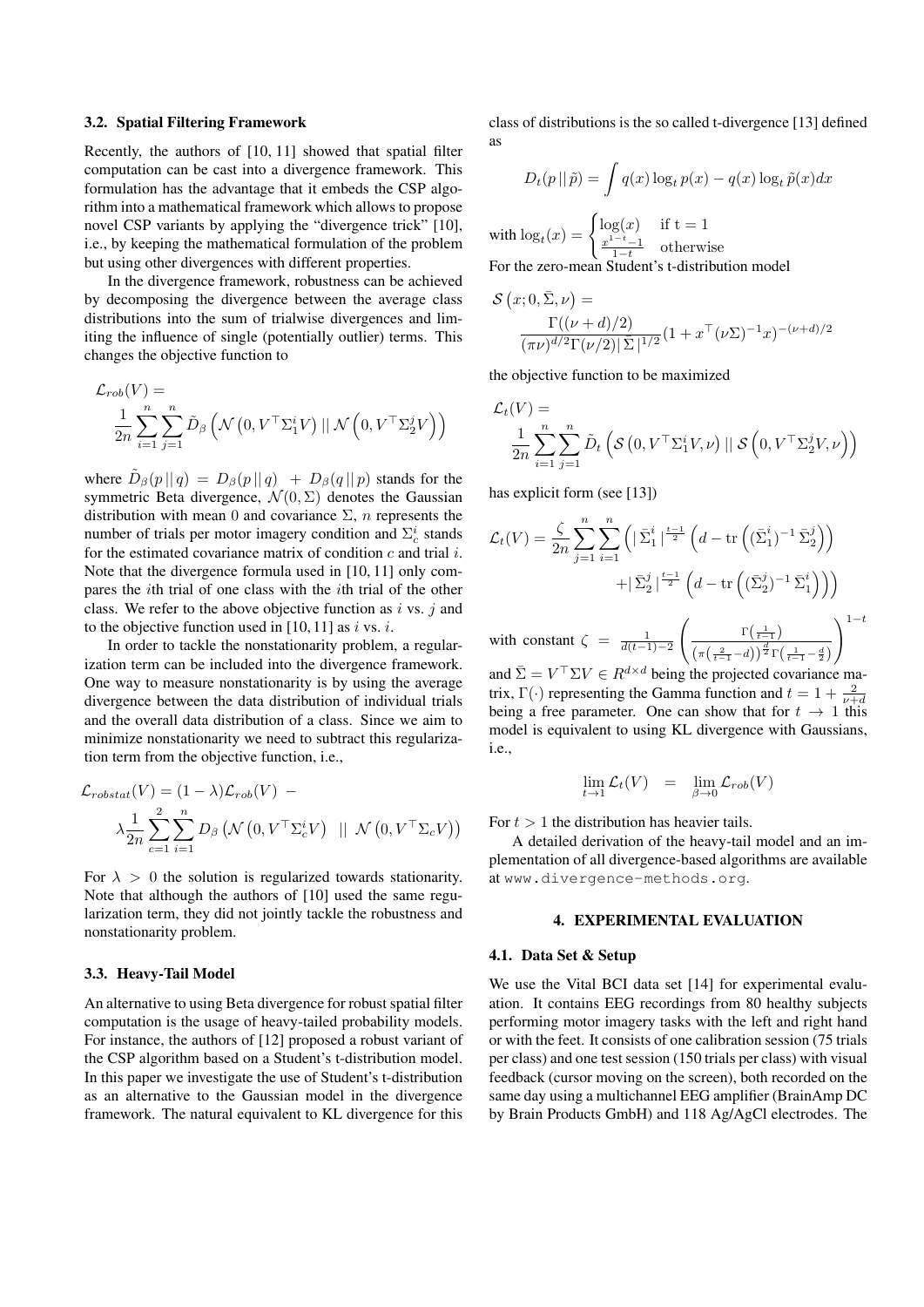following preprocessing steps were applied to the data. We manually select 62 electrodes densely covering the motor cortex and filter the data in a subject specific frequency range [2] with a 5th order Butterworth filter. The time segment used for classification is also subject specific [2]. For simplicity and computational efficiency reasons we only use two spatial filters and fixed parameters  $\lambda = \beta = 0.05, 0.1, 0.2, 0.3, 0.4, 0.5$ and  $t = 1.05, 1.1, 1.2, 1.3, 1.4, 1.5$ . The divergence-based algorithms are initialized with the CSP solution and max. 100 iterations are performed. We refer the reader to [10] for more algorithmic details on the divergence framework.

### 4.2. Results

The mean and median error rates of the different spatial filtering methods are summarized in Table 1. The top row displays error rates when using the signal recorded at fixed electrode locations (C3, C4 and Cz) as basis for classification. Since spatial filtering increases the signal-to-noise ratio, the error rates of CSP and the divergence-based methods are much lower than the error rates of this simple "raw signal" approach. This result demonstrates that spatial filtering effectively reduces noise. The third and fourth rows display the error rates of the robust Beta divergence-based spatial filtering method. Note that the asterisks indicate significant improvements over the CSP baseline (number of asterisks corresponds to significance levels 0.05%, 0.01% and 0.001%). The left columns show the significance test results when evaluating the mean differences using a one-sided t-test whereas the right columns display the results of the one-sided Wilcoxon sign-rank test (i.e., median differences).

For  $\beta$  values 0.2 and 0.3 the robust (*i* vs. *i*) method significantly outperforms CSP. This result demonstrates that (i) artifacts negatively affect the CSP algorithm, (ii) one can significantly improve the quality of the computed spatial filters by using a robust divergence and (iii) error rates can be decreased even when using a fixed  $\beta$  parameter for all subjects. Our results also indicate that computing the filters in a  $i$  vs.  $i$ manner is superior to the  $i$  vs.  $j$  strategy. This is likely due to the nonstationarity of the signal. Considering the divergence between trials from the beginning and end of the training session may negatively affect the results because some of the difference may be due to nonstationarity and be neurophysiologically meaningless. In  $i$  vs.  $i$ , the divergence is only computed between close (in terms of recording time) trials, thus this problem does not occur. The average computation time (100 iterations) was 28 sec for i vs. i and 1040 sec for i vs. j.

The next two rows of Table 1 show that the joint optimization of robustness and stationarity further improves the results. Note that we neither vary the time scale of potential changes (i.e., chunk size, see [10]) nor do we select the optimal  $\beta$  and  $\lambda$  parameters. We expect further improvement in classification accuracy when carefully adjusting these free parameters. Although the average improvement is rather small,



Fig. 2: Effect of a single outlier on the KL, Beta and tdivergence.

for particular subjects it can be up to 30%. For instance, the error rates of subject 22 decreases from 49.3 % to 26 % . For this subject only the combination of robust divergences and regularization yields an improvement, applying each of these strategies separately does not decrease error rates.

The heavy-tail distribution model does improve performance over the CSP baseline in our experiments. The reason for this is that we applied a heavy-tail distribution with fixed parameter  $t$  to all trials, despite the fact that trials were affected by outliers quite differently. Figure 2 shows the divergence between data  $x$  sampled from a zero-mean Gaussian distribution with variance one and the same samples with an additional outlier included  $y = [x \xi]$ . If we do not add the outlier  $\xi$  to the data (strength 0), then the divergence is zero because  $y = x$ . However, when increasing the strength of the outlier (i.e., it's value), the divergence between  $x$  and  $y$ increases, i.e., both distributions become more and more dissimilar. For KL divergence (blue line) this increase is substantially larger than for Beta divergence (red lines), but smaller than for t-divergence (black lines). This is because the heavytail distribution (with large t) fits the "clean + outlier" data  $y$ much better than a Gaussian distribution, but is a bad model for the "clean" data  $x$  which does not show heavy tails. Since we use a fixed  $t$  parameter for all trials, i.e., do not distinguish between clean trials which should be modeled by a Gaussian and artifactual trials which benefit from a heavytailed distribution model, we are not able to robustify the spatial filtering against artifacts using the Student's t-distribution model. Thus, in practice we recommend to use Beta divergence when individual outliers are present in the data and use the t-divergence model when most trials follow a heavy-tailed distribution.

#### 5. CONCLUSION & FUTURE WORK

In this paper we investigated the use of divergence methods for Brain-Computer Interfacing. Using the recently proposed divergence-based spatial filtering framework we could significantly increase classification accuracy and reduce the influ-